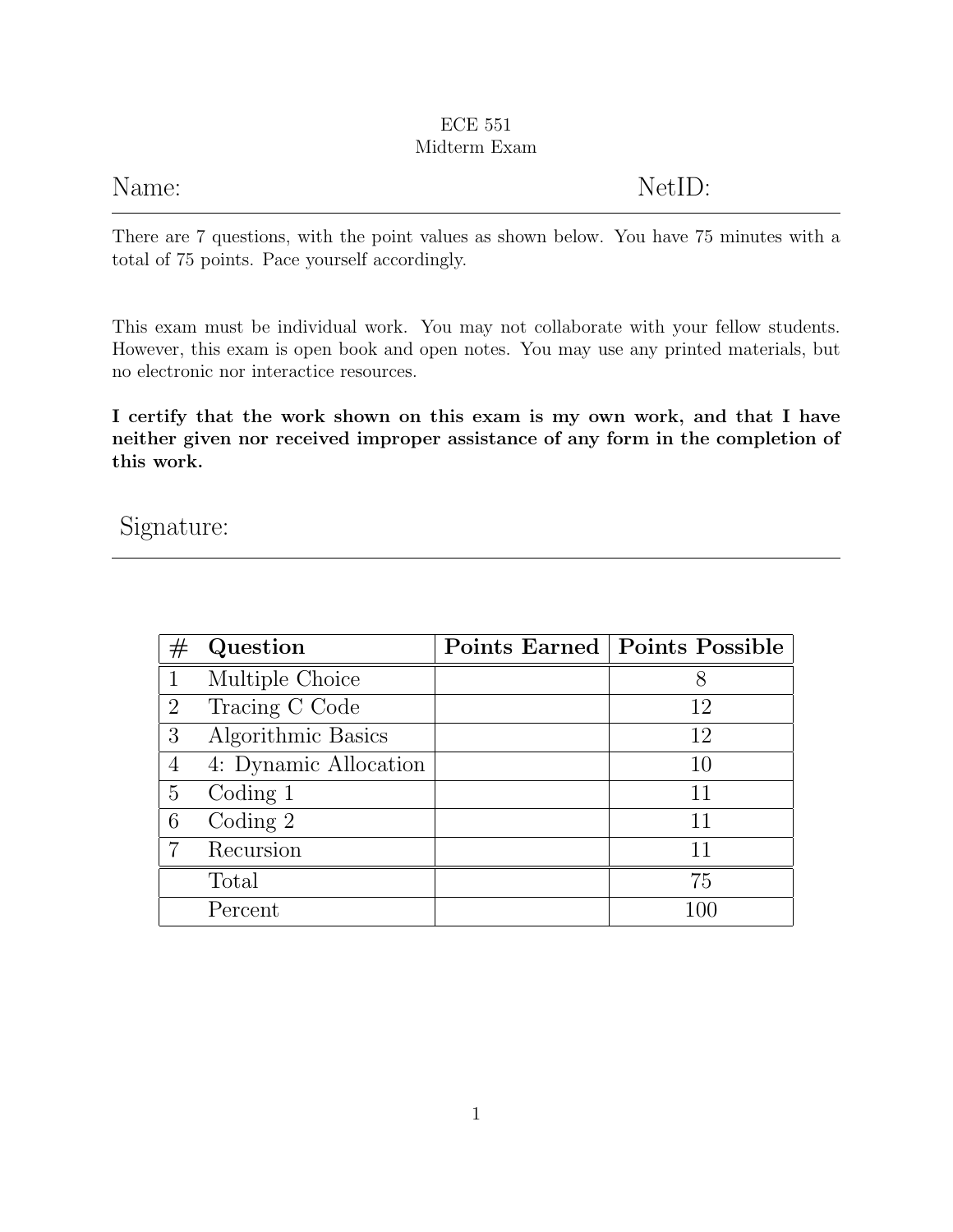# Question 1 Multiple Choice [8 pts]

For each of the following questions, circle the best answer:

- 1. Conceptually, what does the unary & operator mean in C?
	- (a) Follow the arrow.
	- (b) Give an arrow pointing at something.
	- (c) Allocate memory for something.
	- (d) Concatenate two strings.
	- (e) None of these.
- 2. We compile with -Wall -Werror because...
	- (a) they make the compiler wall off erroneous code.
	- (b) they make the compilation process faster.
	- (c) they make the compiler check for errors in all files.
	- (d) it is better to have the compiler detect potential errors, and then fix them before running the program.
	- (e) None of these.
- 3. The fgetc function...
	- (a) ...reads characters from a FILE \* into an array, up to a specified maximum number of characters.
	- (b) ...is inherently unsafe and should not be used.
	- (c) ...cannot be used with stdin as its stream argument.
	- (d) ...allocates memory for one or more characters.
	- (e) None of these.
- 4. How many test cases do you need to be sure a function is correct?
	- (a) 42.
	- (b) 3 per line of code.
	- (c) 3 per decision.
	- (d) 3 per path.
	- (e) None of these.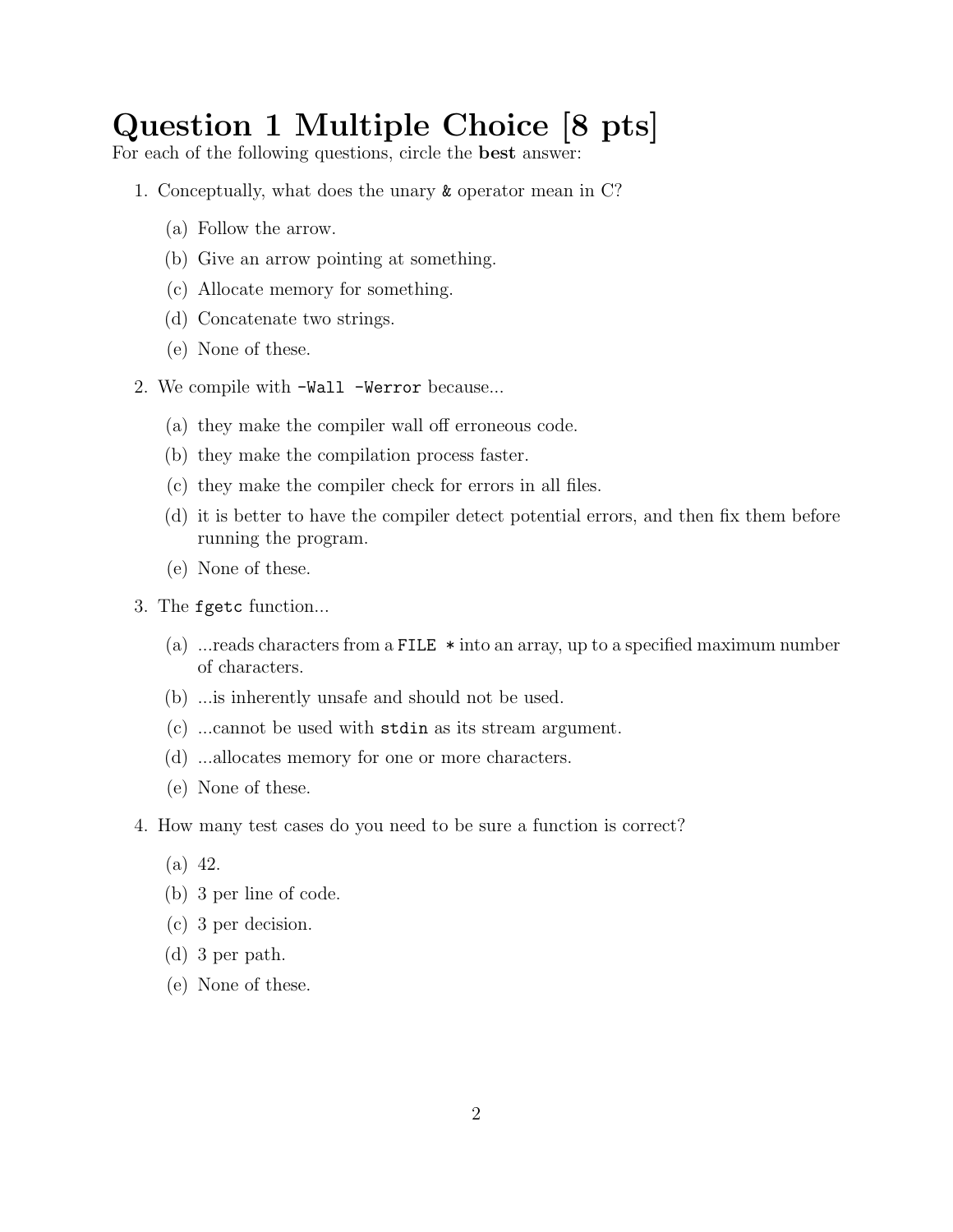# Question 2 Tracing C Code [12 pts]

What is the output when the following C code is executed? #include <stdio.h> #include <stdlib.h>

```
int main (void) {
  int a = 3;
  int b = 4;
  int data[3] = \{6, 8, 12\};int * ptrs[3] = {data, &a, &b};
  ptrs[0]++;
  *ptrs[1] += *ptrs[2];
  ptrs[0][1] --;
  for (int i = 0; i < 3; i++) {
    printf("*ptrs[%d] = %d\n", i, *ptrs[i]);
  }
  while(data[1] < data[2]) {
    for (int i = 0; i < 3; i++) {
       *ptrs[i] += (i+2);}
  }
  printf("data[1] = \sqrt[n]{d} \cdot \frac{n!}{n!}, data[1]);
  printf("a = \sqrt{d} \ln", a);
  printf("b = \frac{9}{4}a \cdot n", b);
  return EXIT_SUCCESS;
}
                                           Your Output:
```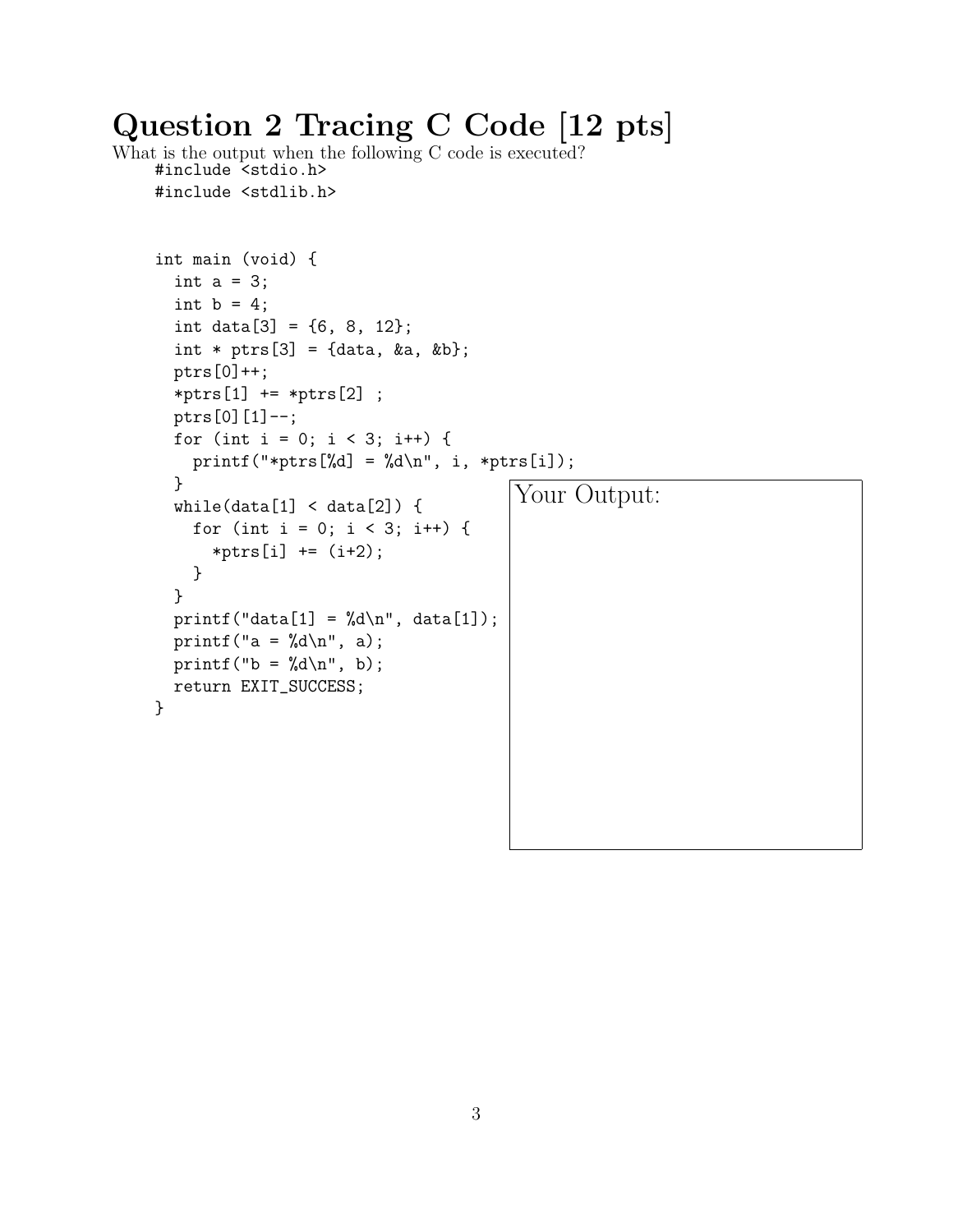# Question 3 Algorithmic Basics [12 pts]

The diagrams shown below are the result of executing an algorithm (parameterized by  $N$ ) which draws black squares, grey squares, and grey Xes on a 10x10 grid of white boxes.



Determine the algorithm used to create these diagrams, and write the algorithm below in clear-step-by-step English for any  $N$ . Note that the next page has blank grids and space for scratch work. Your coordinates should start from  $(0,0)$  in the bottom left.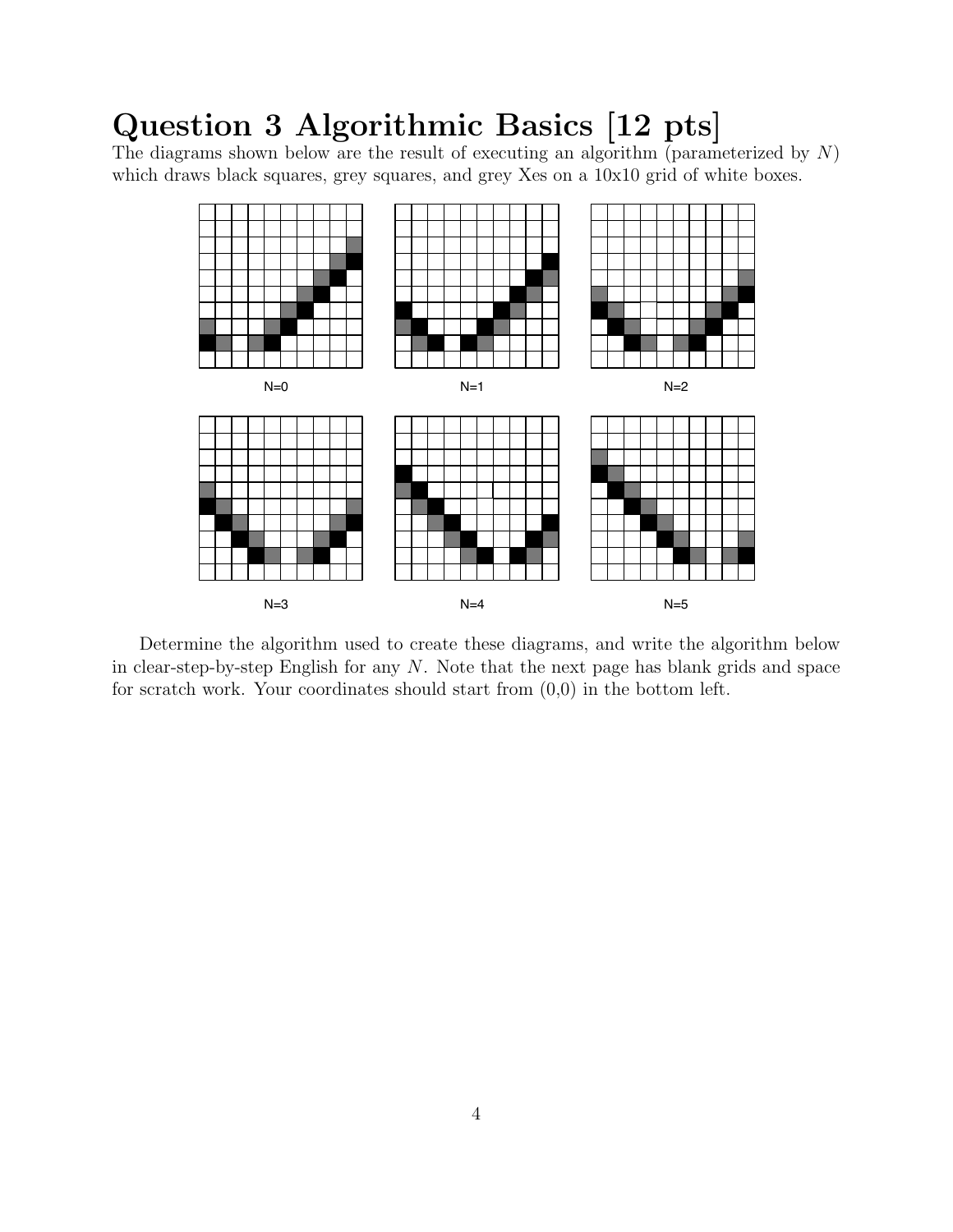This page is for scratch work. It will not be graded.

This page is for scratch work. It will not be graded.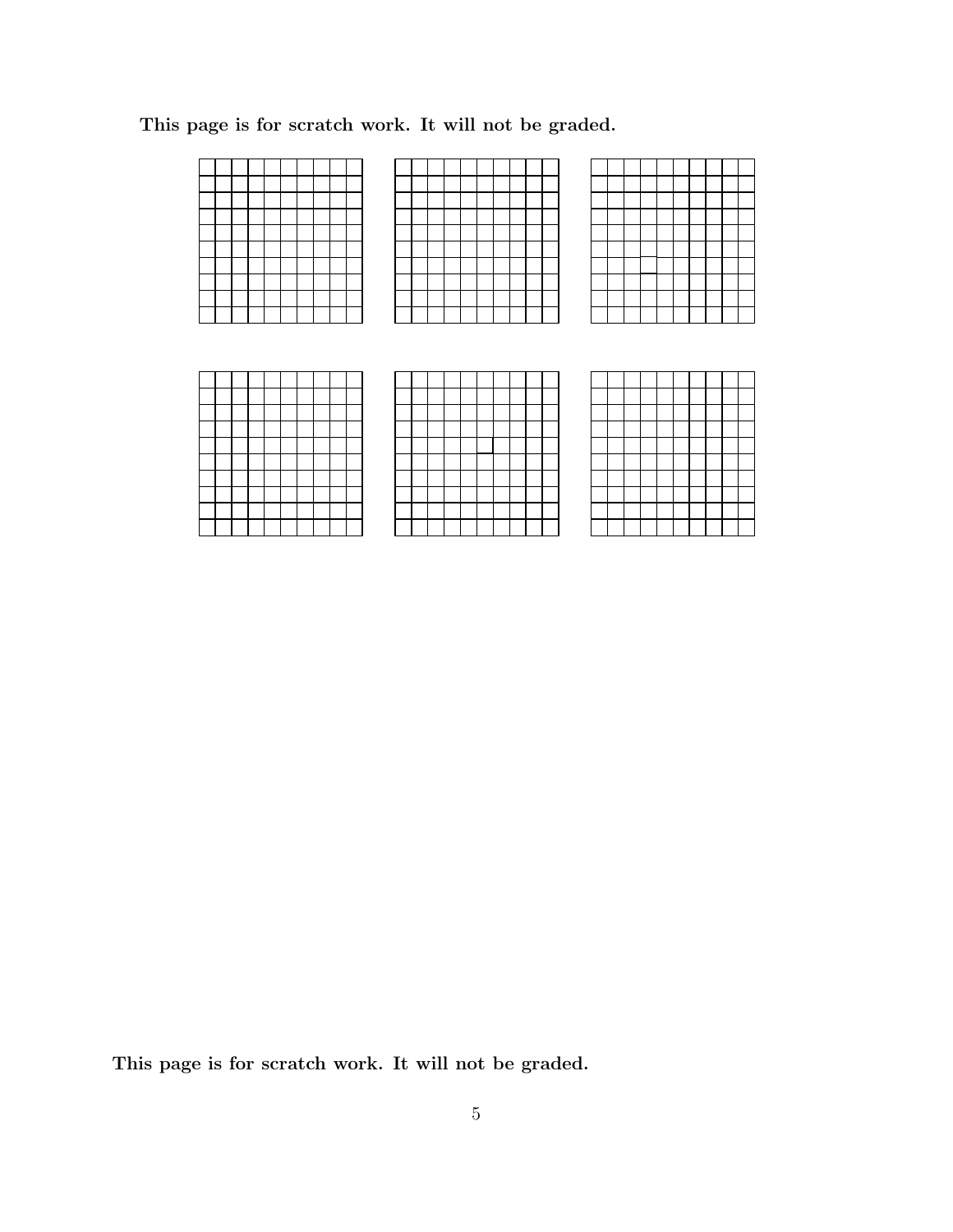## Question 4 Dynamic Allocation [10 pts]

Consider the following C code (which has errors in it):

```
1 #include <stdio.h>
2 #include <stdlib.h>
3 #include <string.h>
4
5 struct _string_pair_t {
6 char * str1;
     char * str2;
8 };
9 typedef struct _string_pair_t string_pair_t;
10
11 int main(void) {
12 char * line = NULL;
13 size_t sz;
14 string_pair_t ** array;
_{15} int count = 0;
_{16} while (getline(&line, &sz, stdin) >= 0) {
17 array = realloc(array, (count+1) * sizeof(*array));
18 array[count] = malloc(sizeof(array[count]));
_{19} array[count]->str1 = strdup(line);
20 char * p = strchr(array[count]->str1, '=');
_{21} if (p != NULL) {
22 \qquad \qquad \ast p = \vee 0;
23 array[count]->str2 = strdup(strchr(line, '=') + 1);
24 }
25 else {
26 array [count] ->str2 = NULL;
<sup>27</sup> }
28 count++;
29 }
30 for (int i = 0; i < count; i++) {
31 printf("%s = %s\n", array[i]->str1, array[i]->str2);
32 free(array[i]->str1);
33 free(array[i]->str2);
34 }
35 free(array);
36 return EXIT_SUCCESS;
37 }
```
valgrind reports the following information about this program (which you may find useful in helping you find the problems):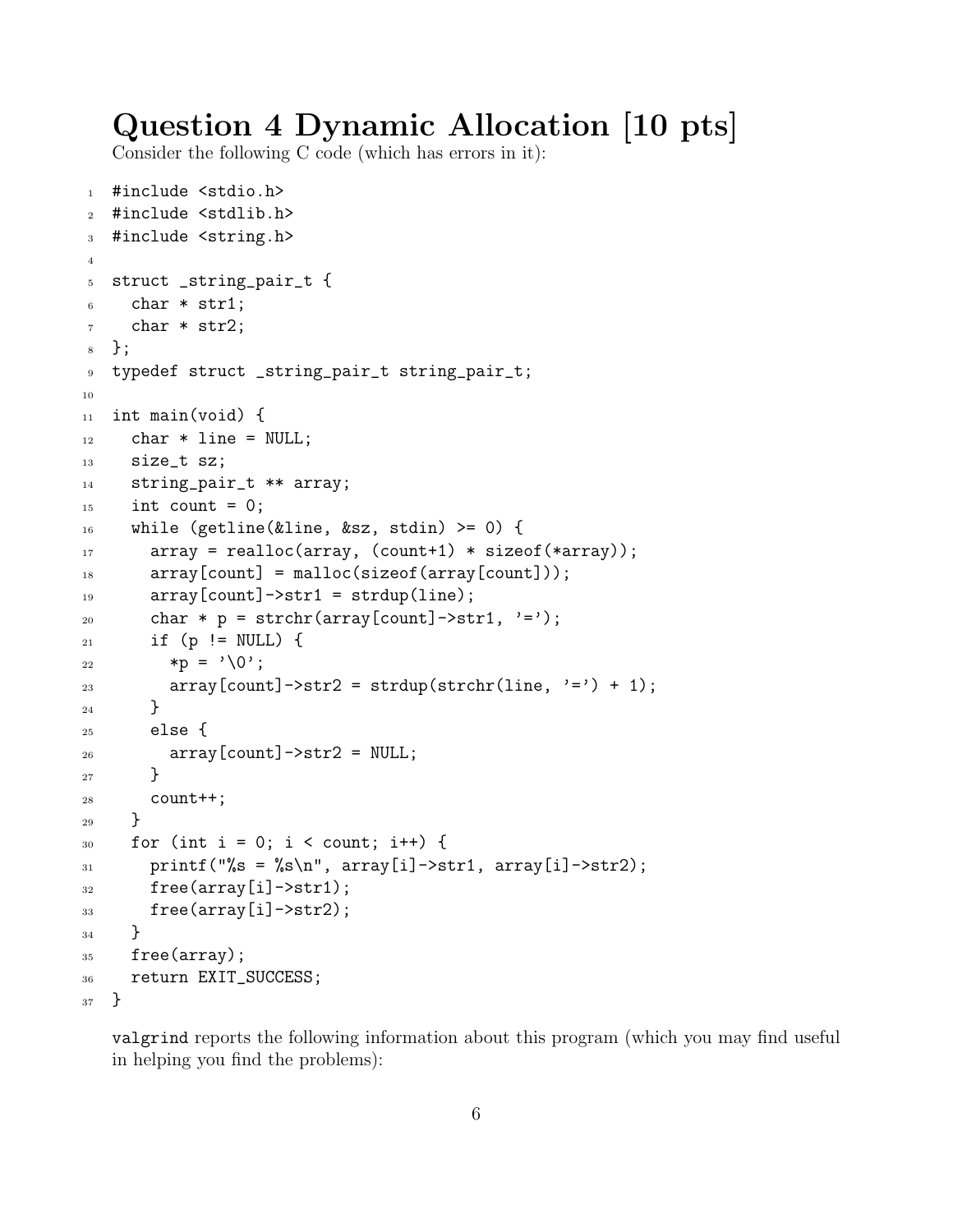```
Conditional jump or move depends on uninitialised value(s)
   at 0x4C2CE3B: realloc (in ...)
  by 0x400768: main (q4.c:17)
Invalid write of size 8
  at 0x400847: main (q4.c:26)
Address 0x51fd158 is 0 bytes after a block of size 8 alloc'd
   at 0x4C2AB80: malloc (in ...)
   by 0x400793: main (q4.c:18)
Invalid write of size 8
  at 0x40082A: main (q4.c:23)
Address 0x51fd248 is 0 bytes after a block of size 8 alloc'd
   at 0x4C2AB80: malloc (in ...)
  by 0x400793: main (q4.c:18)
Invalid read of size 8
  at 0x400899: main (q4.c:31)
Address 0x51fd158 is 0 bytes after a block of size 8 alloc'd
   at 0x4C2AB80: malloc (in ...)
   by 0x400793: main (q4.c:18)
Invalid read of size 8
   at 0x400902: main (q4.c:33)
Address 0x51fd158 is 0 bytes after a block of size 8 alloc'd
  at 0x4C2AB80: malloc (in ...)
   by 0x400793: main (q4.c:18)
HEAP SUMMARY:
XX bytes in YY blocks are definitely lost
   at 0x4C2AB80: malloc (in ...)
  by 0x400793: main (q4.c:18)
XX bytes in YY blocks are definitely lost
   at 0x4C2AB80: malloc (in ...)
   by 0x4EA6AA4: getdelim (iogetdelim.c:66)
   by 0x40086C: main (q4.c:16)
```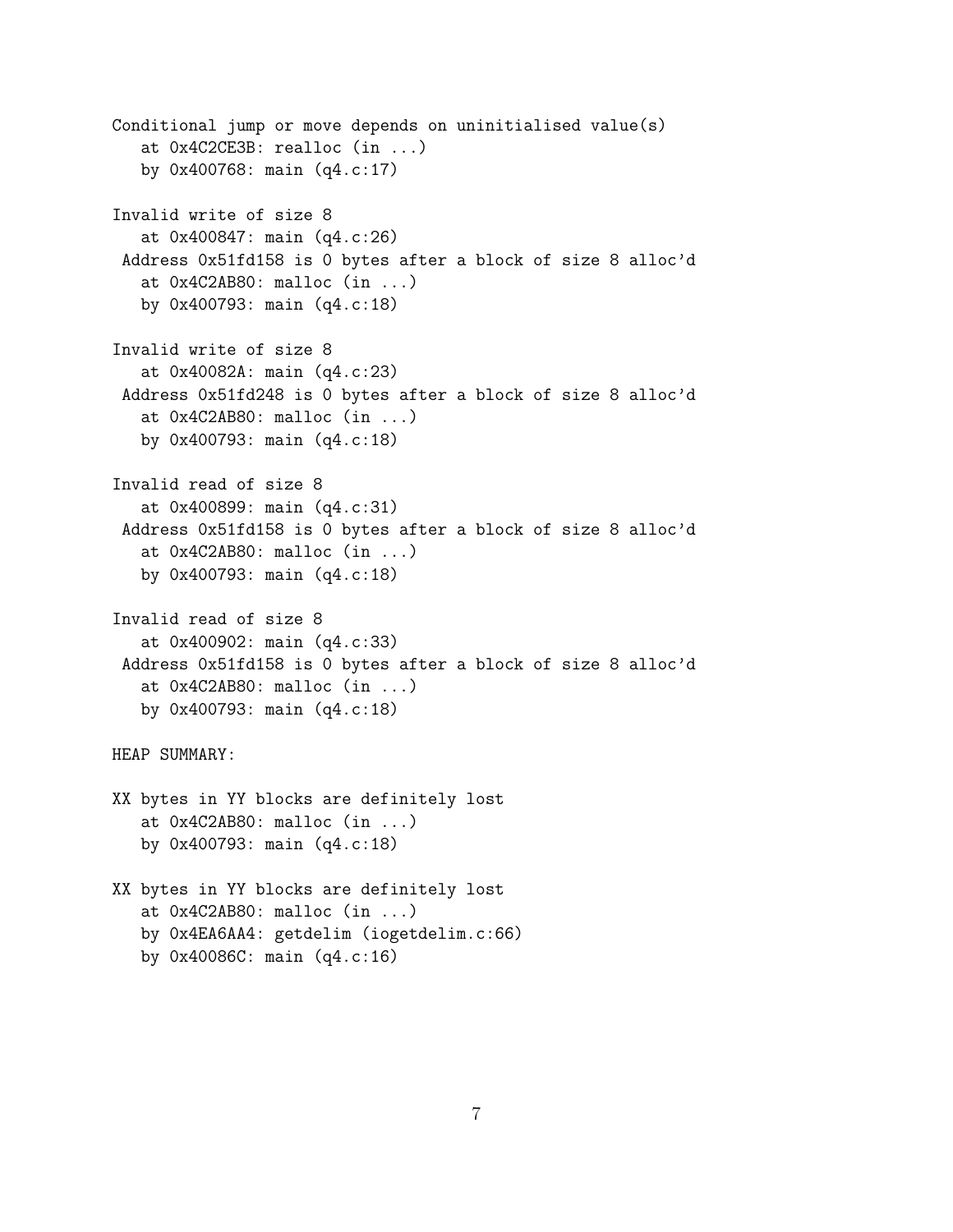Identify and fix the four errors in the code. For each error (1) state the line number that the error is on, (2) state the problem with this line (reason it is an error), and (3) state the correction that fixes this error:

1. Error 1

- (a) Line Number:
- (b) Problem:
- (c) Fix:

#### 2. Error 2

- (a) Line Number:
- (b) Problem:
- (c) Fix:

#### 3. Error 3

- (a) Line Number:
- (b) Problem:
- (c) Fix:

### 4. Error 4

- (a) Line Number:
- (b) Problem:
- (c) Fix: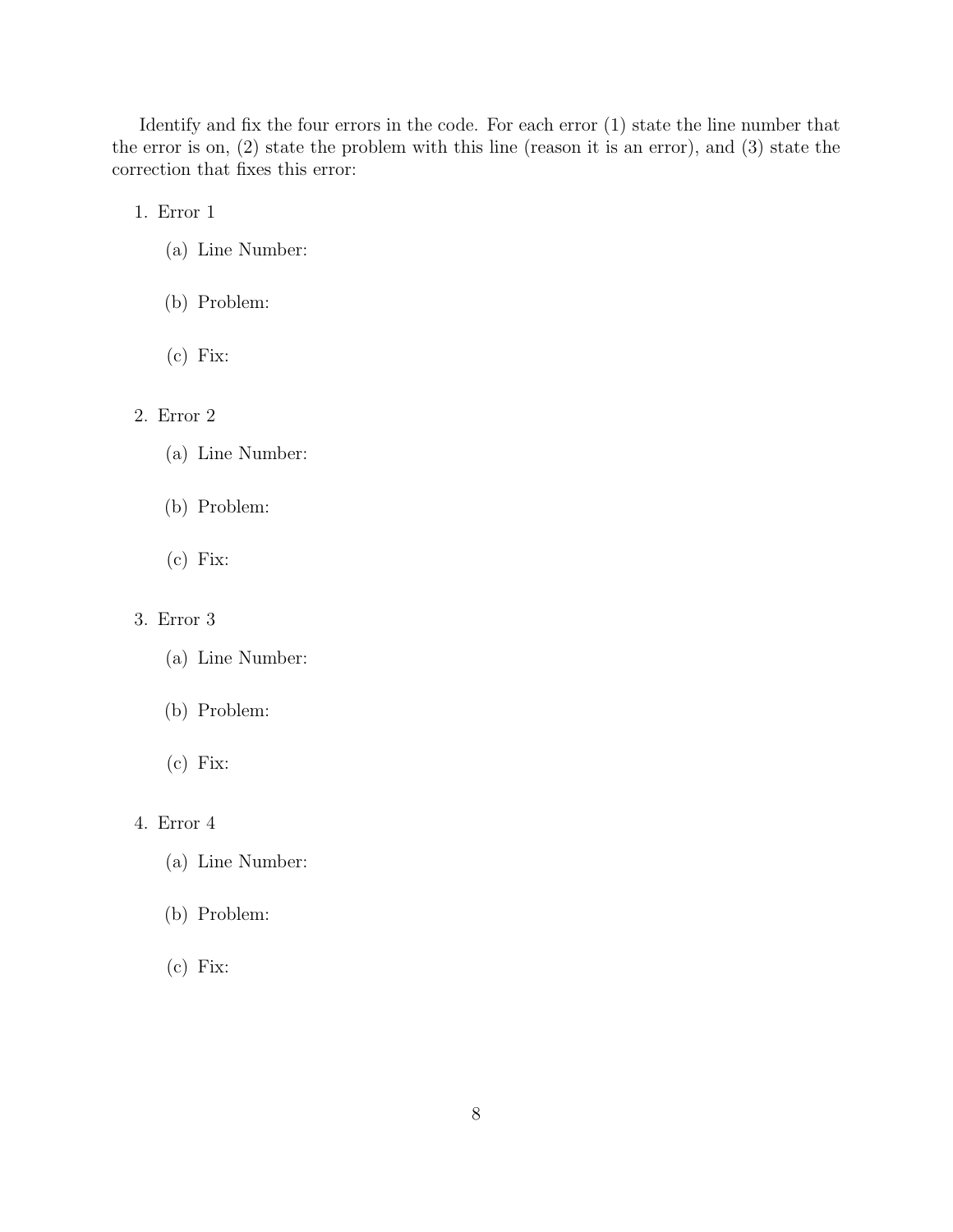# Question 5 Coding 1 [11 pts]

Write the function addEntry which takes an info\_array\_t (data), grows its data array so that it can accommodate a new entry, and makes a deep copy of the info\_t, toAdd. You may find strdup useful for this function.

```
struct _info_t {
   const char * name;
   int num;
};
typedef struct _info_t info_t;
struct _info_array_t {
   info_t * array;
   int numEntries;
};
typedef struct _info_array_t info_array_t;
void addEntry (info_array_t * data, info_t * toAdd) {
```
### }

Then write a freeInfoArray function which frees all memory associated with an info\_array\_t. Note that if we allocate a info\_array\_t with malloc, then perform any number of addEntry operations on it, we should be able to free all of that memory with one call to freeInfoArray.

```
void freeInfoArray(info_array_t * p) {
```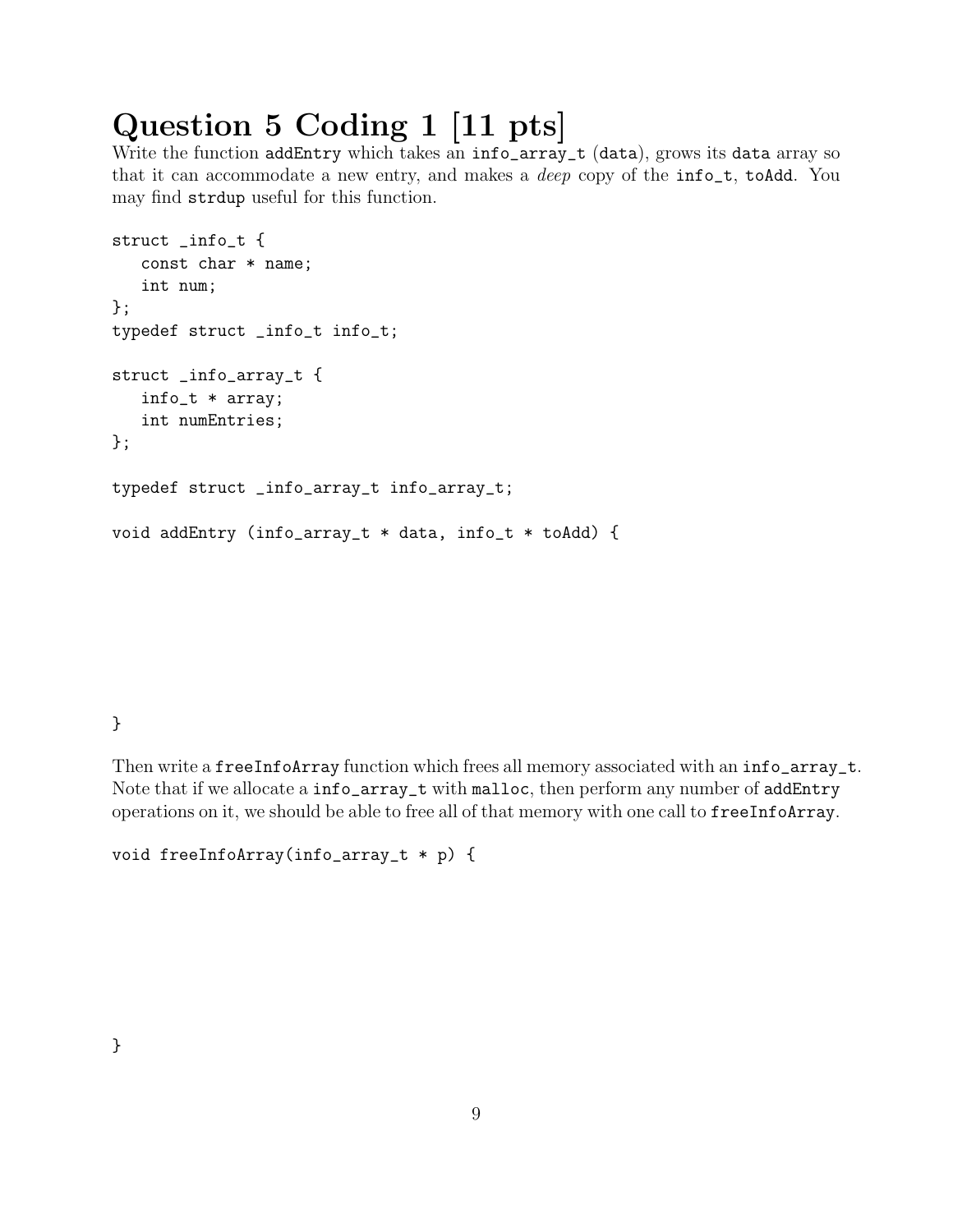# Question 6 Coding 2 [11 pts]

Write a program which takes one command line argument (a file name), reads all of the lines of text in the file named by the command line argument, and prints out each line of input exactly as it was read in, except with all of the lowercase letters changed to capital letters (that is, if your program reads a line that says I have 2 cats, then it should print I HAVE 2 CATS. If the input file is empty (does not contain any lines) then your program should print no output at all.

You may find getline and toupper useful on this problem (though you may use any standard library functions you wish).

For this problem, we will relax the "no assumptions" restriction by allowing you to assume that (1) a command line argument is provided (2) the file requested exists and is readable (so fopen succeeds) (3) malloc and realloc always succeed (4) fclose succeeds.

### Answer on the next page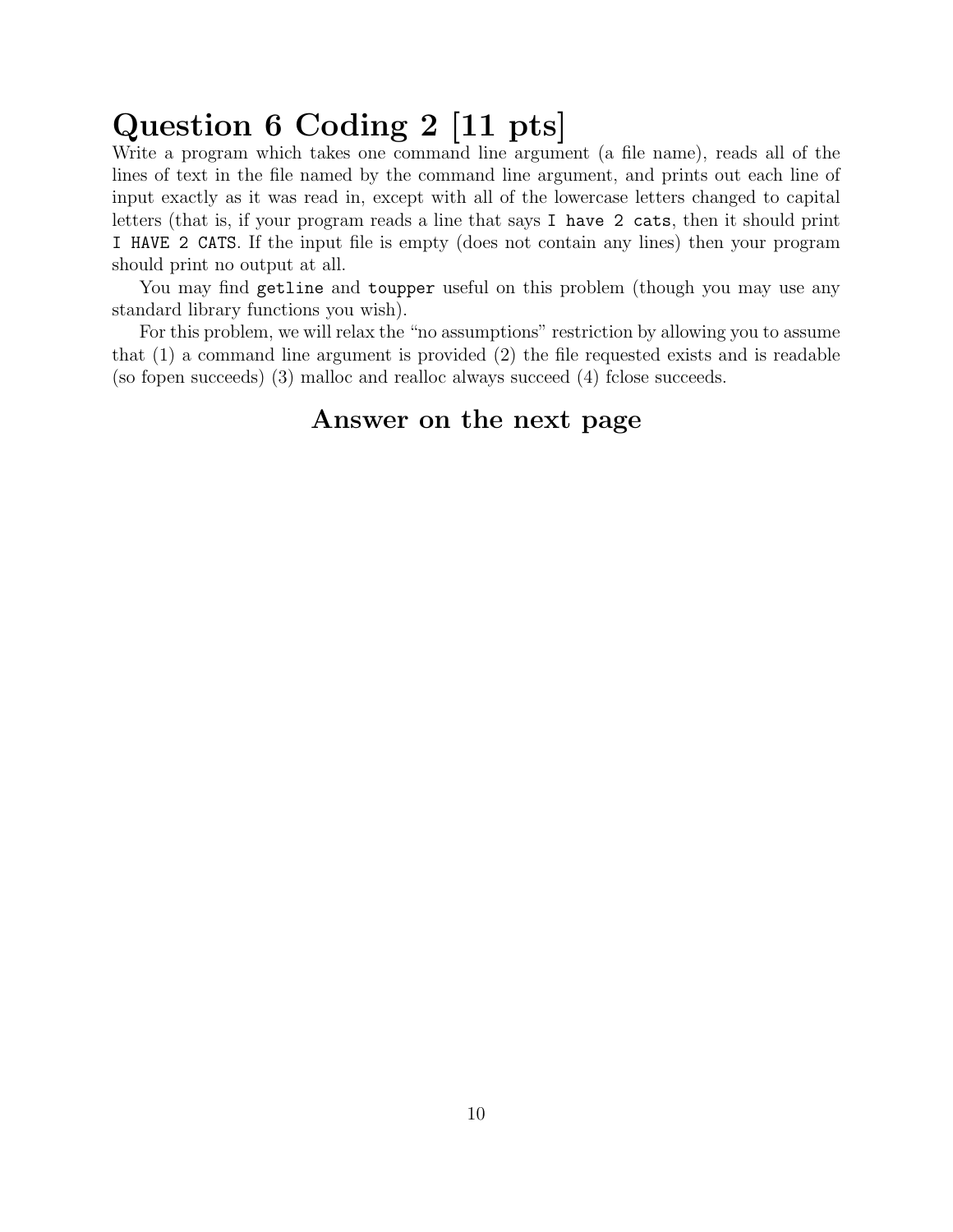#include <stdio.h> #include <stdlib.h> #include <string.h> #include <ctype.h>